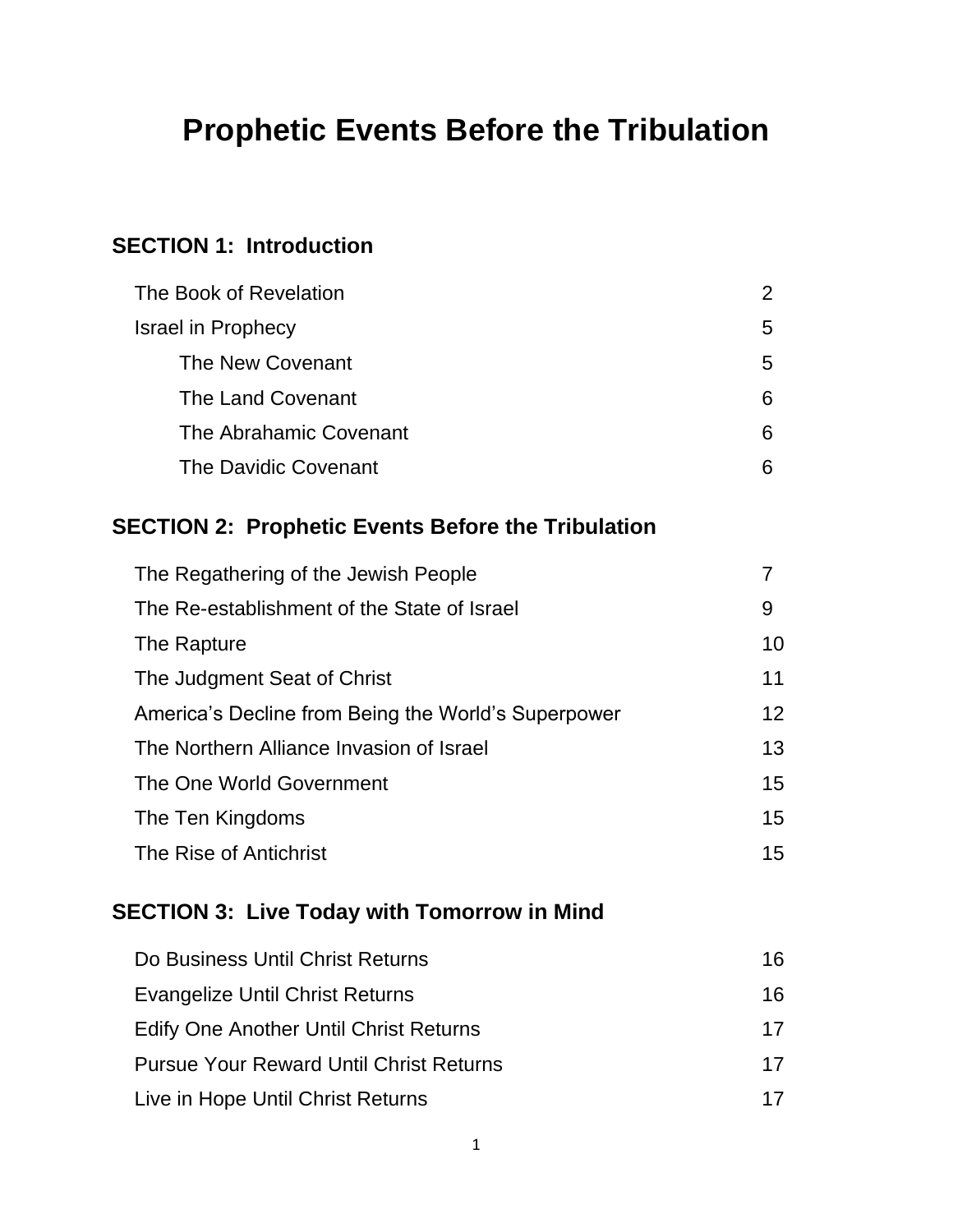## **Section One: Introduction**

## **THE BOOK OF REVELATION**

The Book of Revelation has no direct quotations from the Old Testament, but it has about 550 references back to the Old Testament. Most of the things found in the first twenty chapters of the Book of Revelation are found elsewhere in the Old Testament. Only the last two chapters deal with things totally new.

So, "What is the importance and contribution of The Book of Revelation to the study of Bible prophecy?" The prophecies of the Old Testament are scattered throughout its various books. And because of this, it is almost impossible to organize these prophecies into a chronological sequence of events. Revelation does not provide a lot of new information, but it takes the scattered Old Testament prophecies and puts them in chronological sequence.

## **The Book of Revelation Outlined**

The outline of the Book of Revelation is given by the book itself in 1:19: *"Write the things which thou hast seen, and the things which are, and the things which shall be hereafter."* This verse divides the Book of Revelation into three sections:

- the things that John saw
- the things which are
- the things which shall be

Given this threefold division, the Book of Revelation can be outlined as follows:

Introduction – 1:1-3

Salutation  $-1:4-8$ 

#### I. THE THINGS THAT JOHN SAW – 1:9-20

- A. The Glorified Son of Man 1:9-11
- B. The Revelation 1:12-16
- C. The Interpretation 1:17-20

#### II. THE THINGS WHICH ARE – 2:1-3:22

The things which are is the church age:

- A. Ephesus  $-2:1-7$
- B. Smyrna 2:8-11
- C. Pergamum 2:12-17
- D. Thyatira 2:18-29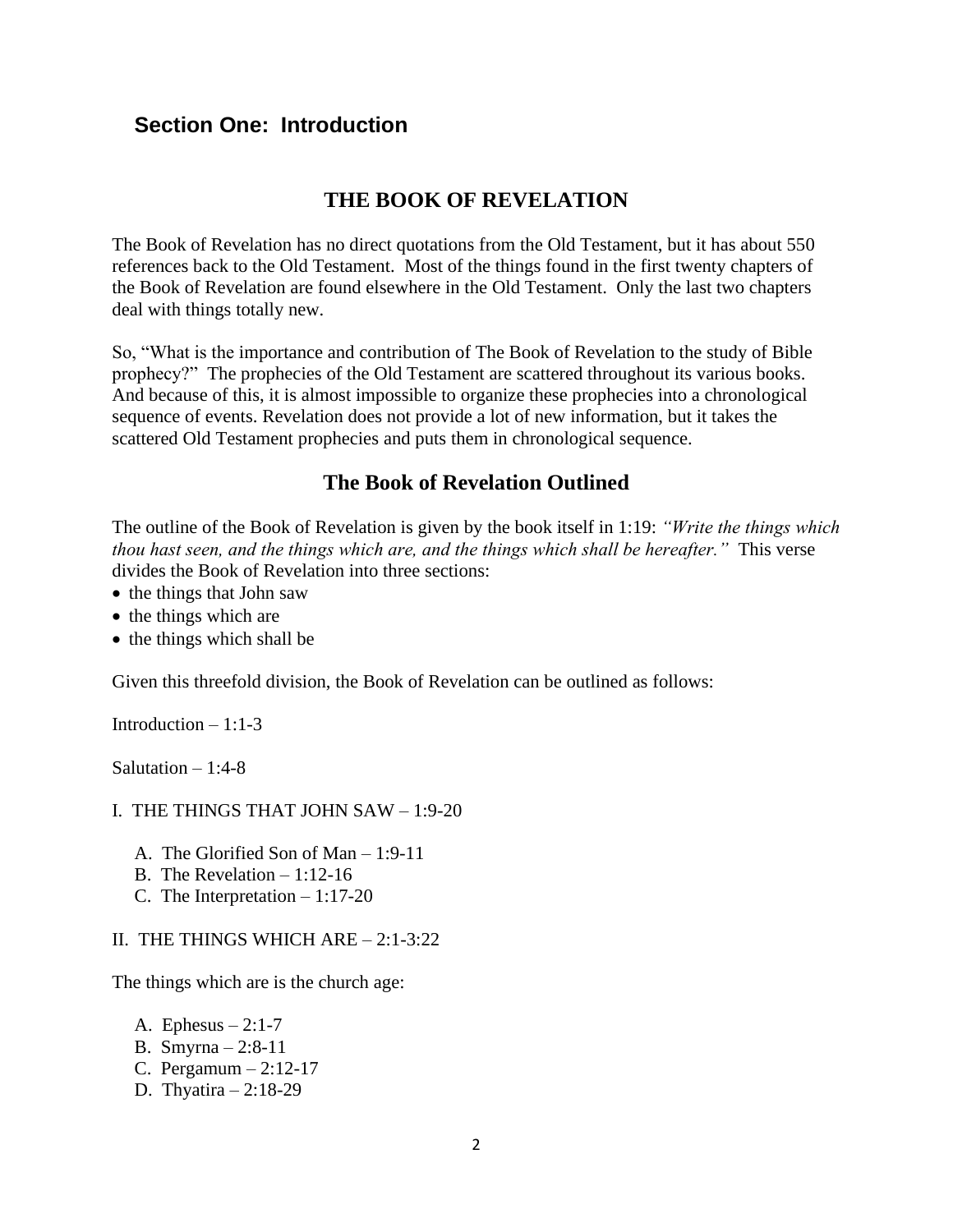- E. Sardis  $-3:1-6$
- F. Philadelphia 3:7-13
- G. Laodicea 3:14-22

#### III. THE THINGS WHICH SHALL BE – 4:1-22:21

- A. Events in Heaven Preceding the Tribulation 4:1-5:14
	- 1. The Throne of God 4:1-11
	- 2. The Lamb and the Seven-Sealed Scroll 5:1-14
- B. The Tribulation Period 6:1-18:24
	- 1. The First Half 6:1-9:21
		- a. The Seal Judgments  $-6:1-17$
		- b. The 144,000 Jews and the Worldwide Revival -7:1-17
		- c. The Trumpet Judgments 8:1-9:21
	- 2. Events of the Middle of the Tribulation 10:1-14:20
		- a. The Little Book  $-10:1-11$
		- b. The Tribulation Temple 11:1-2
		- c. The Two Witnesses 11:3-14
		- d. The Seventh Trumpet 11:15-19
		- e. Israel in the Tribulation 12:1-17
		- f. The Beast from the Sea 13:1-10
		- g. The Beast from the Earth 13:11-18
		- h. Mid-tribulation Announcements 14:1-20
	- 3. The Second Half 15:1-16:21
		- a. The Prelude  $-15:1-8$
		- b. The Bowl Judgments 16:1-21
	- 4. Recurrence: The Two Babylons 17:1-18:24
		- a. Ecclesiastical Babylon (First Half of Tribulation) 17:1-18
		- b. Political Babylon (Second Half of Tribulation) 18:1-24
- C. The Second Coming and the Aftermath 19:1-20:3
	- 1. Prelude to the Second Coming 19:1-10
	- 2. The Second Coming 19:11-18
	- 3. The Campaign of Armageddon 19:19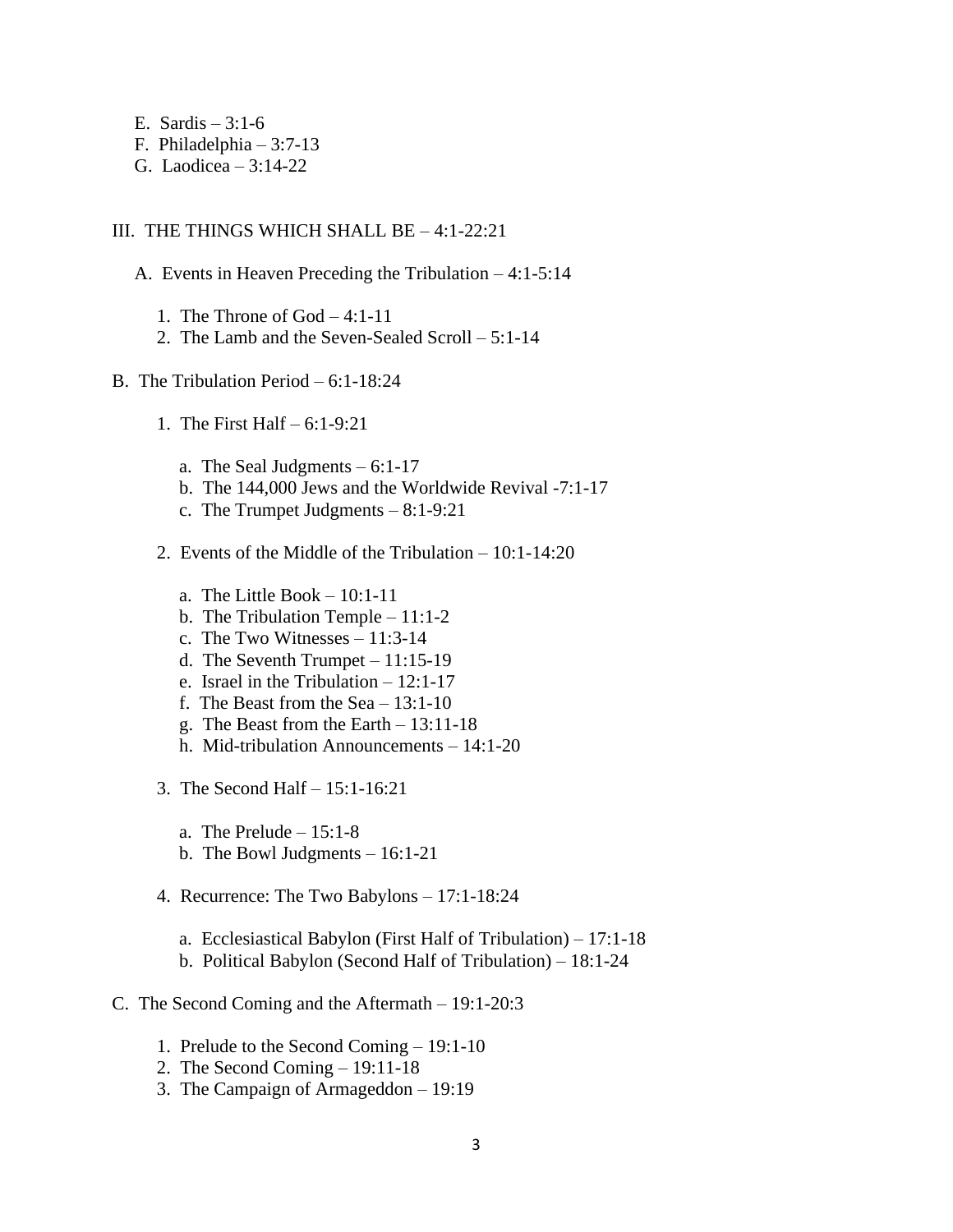- 4. Antichrist and the False Prophet 19:20
- 5. The Gentiles 19:21
- 6. The Binding of Satan 20:1-3
- D. The Messianic Kingdom 20:4-6
	- 1. The Reign of Messiah 20:4
	- 2. The First Resurrection 20:5-6
- E. The Aftermath  $-20:7-14$ 
	- 1. The Last Revolt 20:7-10
	- 2. The Great White Throne Judgment 20:11-14
- F. The Eternal Order 21:1-22:5
	- 1. The Passing of the Old Order and the Creation of the New 21:1-8
	- 2. The Eternal New Jerusalem 21:9-22:5
		- a. The Establishment of the City  $-21:9-10$
		- b. The Description of the City  $-21:11-22:5$
- CONCLUSION 22:6-21
	- A. The Authentication 22:6-9
	- B. Declarations in the Light of the Revelation 22:10-15
	- C. The First Affirmation 22:16
	- D. The Invitation  $-22:17$
	- E. The Warning 22:18-19
	- F. The Second Affirmation 22:20
	- G. The Benediction 22:21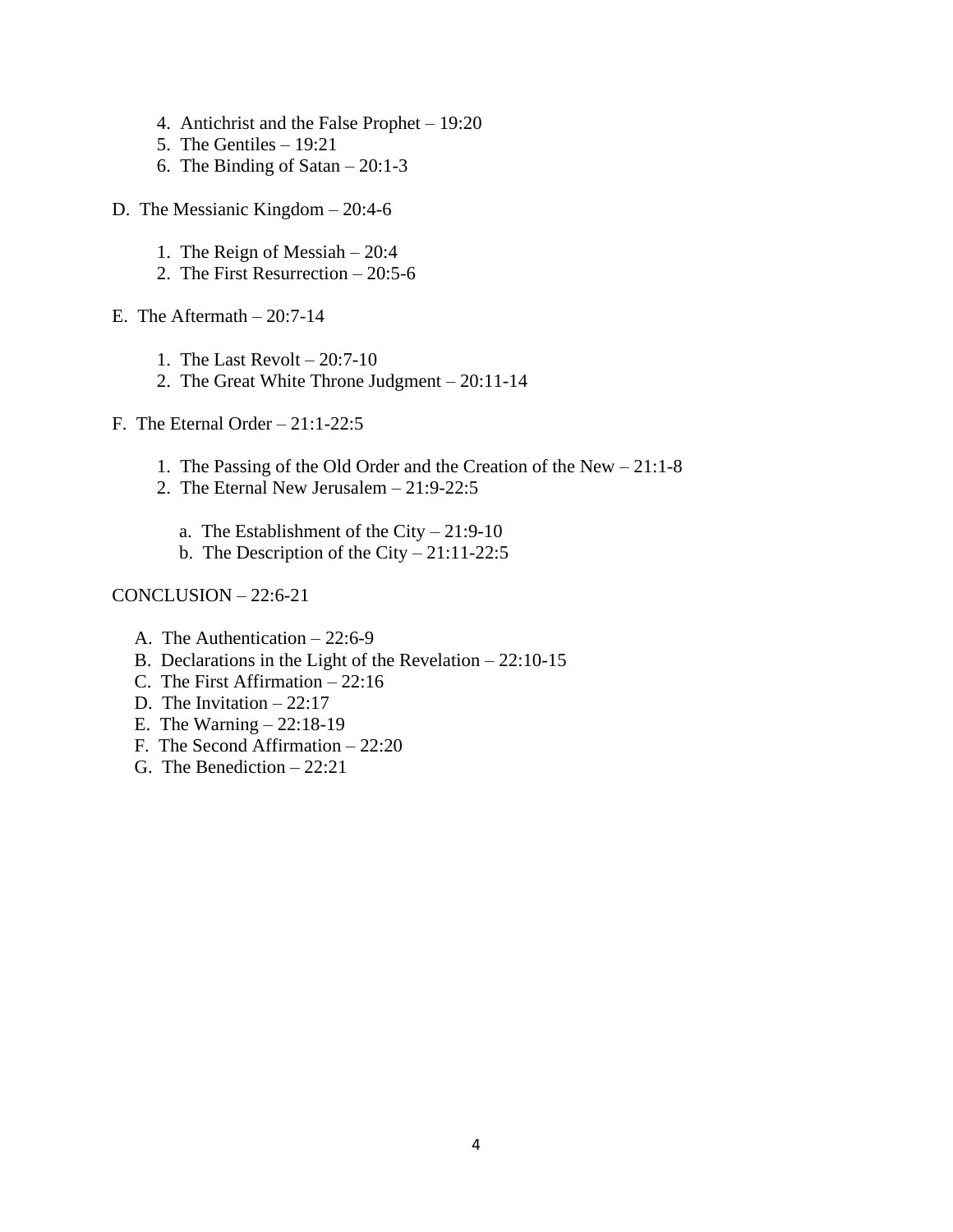## **ISRAEL IN PROPHECY**

If we do not have a proper understanding of Israel, we will not have a proper understanding of Bible Prophecy. God has a prophetic plan for Israel. In fact, you could say Israel is God's timepiece for prophecy. If you want to know where the world is on God's prophetic calendar, then look at what is going on in relation to Israel.

As you read the Bible, you find that Israel is God's chosen people. The Lord refers to Israel as His *special people above all people that are upon the face of the earth* (Deut. 7:6); His *peculiar people* (Psalm 135:4); and even *the apple of his eye* (Zechariah 2:8).

Why did God choose Israel above all other people? He chose Israel to be a light unto the world. Isaiah 42:6-7… *"I the LORD have called thee in righteousness, and will hold thine hand, and will keep thee, and give thee for a covenant of the people, for a light of the Gentiles; To open the blind eyes, to bring out the prisoners from the prison, and them that sit in darkness out of the prison house."*

God made covenants or promises to Israel that He is committed to keeping. Leviticus 26:44- 45… *"And yet for all that, when they be in the land of their enemies, I will not cast them away, neither will I abhor them, to destroy them utterly, and to break my covenant with them: for I am the LORD their God. But I will for their sakes remember the covenant of their ancestors, whom I brought forth out of the land of Egypt in the sight of the heathen, that I might be their God: I am the LORD."*

Eight covenants are found in the Bible. Five of these are made exclusively with Israel. Four of these five are the foundation of end-time prophecy. These four covenants are:

- The Abrahamic Covenant
- The Land Covenant
- The Davidic Covenant
- The New Covenant

#### **THE NEW COVENANT**

#### **Jeremiah 31:31-34**

*<sup>31</sup> Behold, the days come, saith the LORD, that I will make a new covenant with the house of Israel, and with the house of Judah: <sup>32</sup> Not according to the covenant that I made with their fathers in the day that I took them by the hand to bring them out of the land of Egypt; which my covenant they brake, although I was an husband unto them, saith the LORD: <sup>33</sup> But this shall be the covenant that I will make with the house of Israel; After those days, saith the LORD, I will put my law in their inward parts, and write it in their hearts; and will be their God, and they shall be my people. <sup>34</sup> And they shall teach no more every man his neighbour, and every man his brother, saying, Know the LORD: for they shall all know me, from the least of them unto the greatest of them, saith the LORD: for I will forgive their iniquity, and I will remember their sin no more.*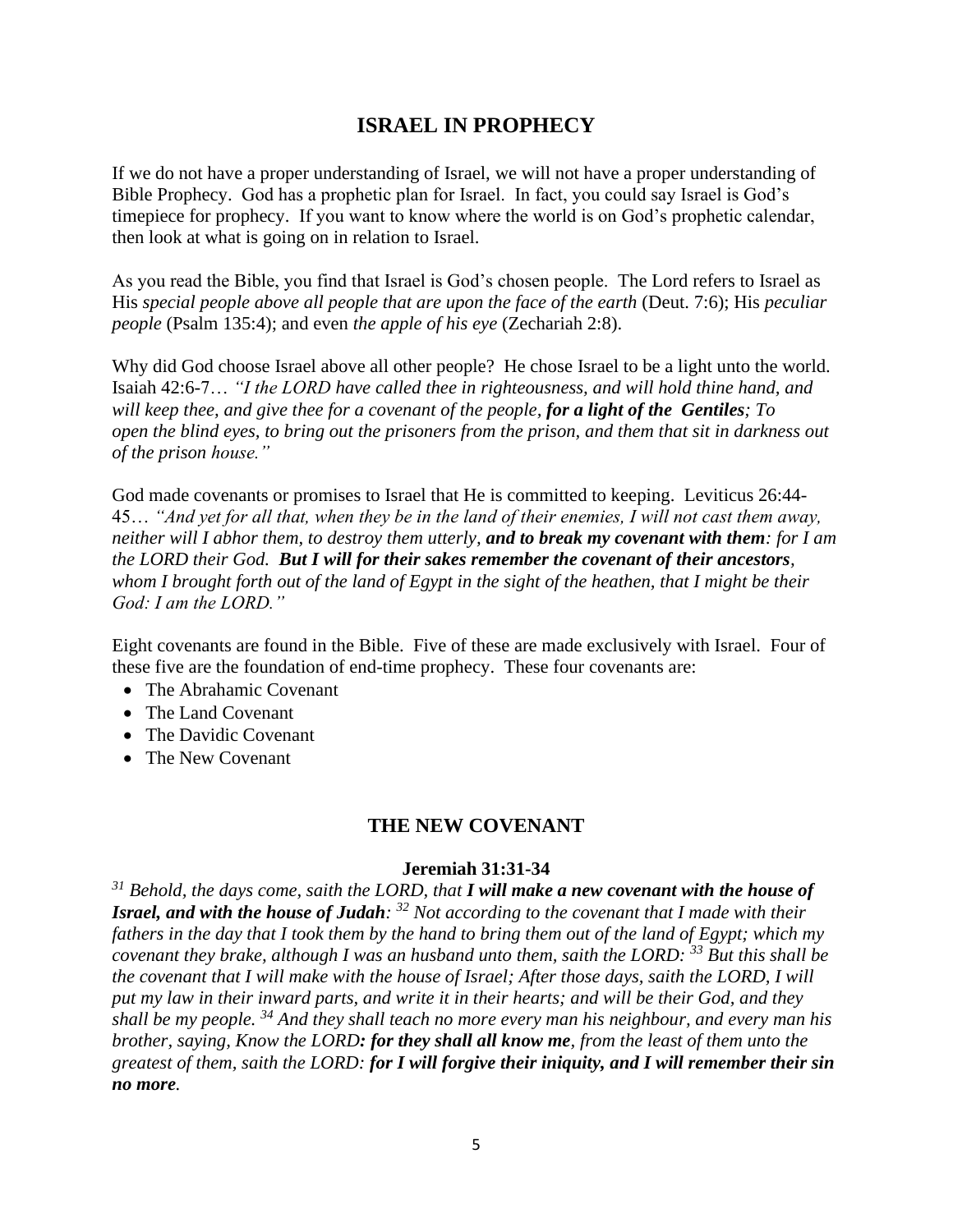The New Covenant speaks of all Israel being saved and restored to a right relationship with God. Romans 11:26 sums it up in these words: *"And so all Israel shall be saved…"*

#### **THE LAND COVENANT**

#### **Deuteronomy 30:1-10**

<sup>1</sup> And it shall come to pass, when all these things are come upon thee, the blessing and the curse, *which I have set before thee, and thou shalt call them to mind among all the nations, whither the LORD thy God hath driven thee,* 

*<sup>2</sup> And shalt return unto the LORD thy God, and shalt obey his voice according to all that I command thee this day, thou and thy children, with all thine heart, and with all thy soul; <sup>3</sup> That then the LORD thy God will turn thy captivity, and have compassion upon thee, and will return and gather thee from all the nations, whither the LORD thy God hath scattered thee. <sup>4</sup> If any of thine be driven out unto the outmost parts of heaven, from thence will the LORD thy God gather thee, and from thence will he fetch thee: <sup>5</sup> And the LORD thy God will bring thee into the land which thy fathers possessed, and thou shalt possess it; and he will do thee good, and multiply thee above thy fathers.* 

After the national salvation of Israel, the Jews will be regathered from all nations (v. 3).

## **THE ABRAHAMIC COVENANT Genesis 12:1-3, 7; 13:14-17; 15:18-21; 17:1-21**

#### **Genesis 13:14-17**

*<sup>14</sup>And the LORD said unto Abram, after that Lot was separated from him, Lift up now thine eyes, and look from the place where thou art northward, and southward, and eastward, and westward: <sup>15</sup> For all the land which thou seest, to thee will I give it, and to thy seed for ever. <sup>16</sup> And I will make thy seed as the dust of the earth: so that if a man can number the dust of the earth, then shall thy seed also be numbered. <sup>17</sup> Arise, walk through the land in the length of it and in the breadth of it; for I will give it unto thee.*

God promised that a certain land would be possessed by Abram and his seed or descendants. Furthermore, this land will belong to Abram and his descendants forever.

## **THE DAVIDIC COVENANT 2 Samuel 7:11-16; 1 Chronicles 17:10-14**

#### **2 Samuel 7:11-16**

*<sup>11</sup> And as since the time that I commanded judges to be over my people Israel, and have caused thee to rest from all thine enemies. Also the LORD telleth thee that he will make thee an house. <sup>12</sup> And when thy days be fulfilled, and thou shalt sleep with thy fathers, I will set up thy seed after thee, which shall proceed out of thy bowels, and I will establish his kingdom. <sup>13</sup> He shall build*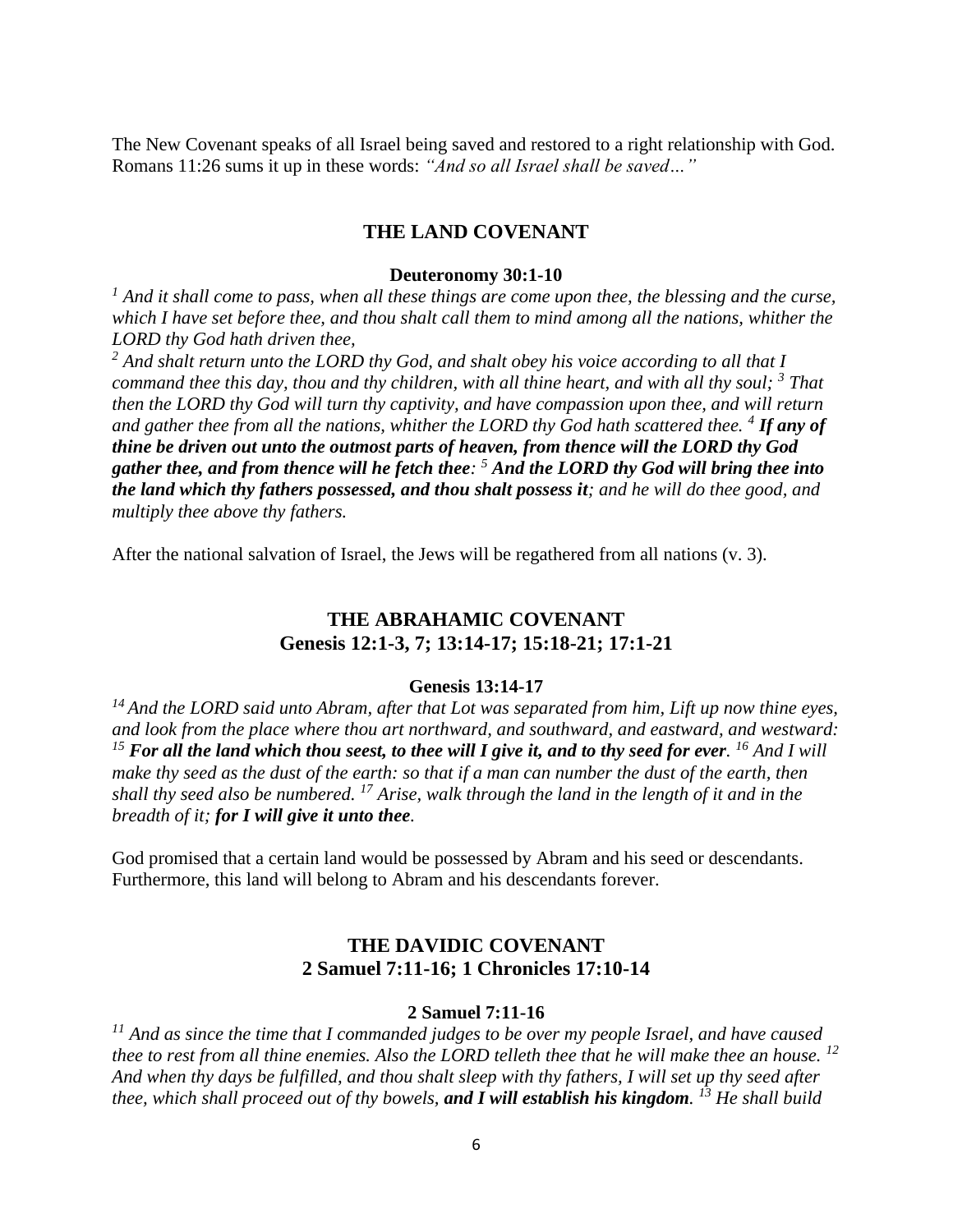*an house for my name, and I will stablish the throne of his kingdom for ever. <sup>14</sup> I will be his father, and he shall be my son. If he commit iniquity, I will chasten him with the rod of men, and with the stripes of the children of men: 15 But my mercy shall not depart away from him, as I took it from Saul, whom I put away before thee. <sup>16</sup> And thine house and thy kingdom shall be established for ever before thee: thy throne shall be established for ever.*

In these verses, David's son, Solomon, is referred to. However, God said He will establish the throne of his kingdom **forever**. Well, Solomon died, so how will the kingdom be established forever? It will be through one of David's future descendants, Jesus Christ.

## **Luke 1:31-33**

*"And, behold, thou shalt conceive in thy womb, and bring forth a son, and shalt call his name JESUS. He shall be great, and shall be called the Son of the Highest: and the Lord God shall give unto him the throne of his father David: And he shall reign over the house of Jacob for ever; and of his kingdom there shall be no end."*

## **SECTION 2: Prophetic Events Before the Tribulation**

## **1. The Regathering of the Jewish People**

The regathering of Israel is a prophecy that has already been fulfilled. When we talk about the regathering of Israel, we are talking about God regathering the Jewish people from all over the world into the Land of Israel. This prophecy is important because before the Tribulation can begin, the Jews must be back in the land of their forefathers, and they must exist as a selfgoverning nation.

The regathering of Israel will take place in two phases:

- First**,** there will be the regathering of Israel in unbelief to prepare them for judgment.
- Secondly**,** there will be a regathering of Israel in faith that will prepare them to enter the Messianic Kingdom of Jesus.

## **A. There is the regathering of Israel in unbelief.**

This regathering of the Jews is to prepare them for the judgment of God which will ultimately lead to their repentance and turning to Jesus as Messiah.

## **Ezekiel 20:33-38**

*<sup>33</sup> As I live, saith the Lord GOD, surely with a mighty hand, and with a stretched out arm, and with fury poured out, will I rule over you: <sup>34</sup> And I will bring you out from the people, and will gather you out of the countries wherein ye are scattered, with a mighty hand, and with a*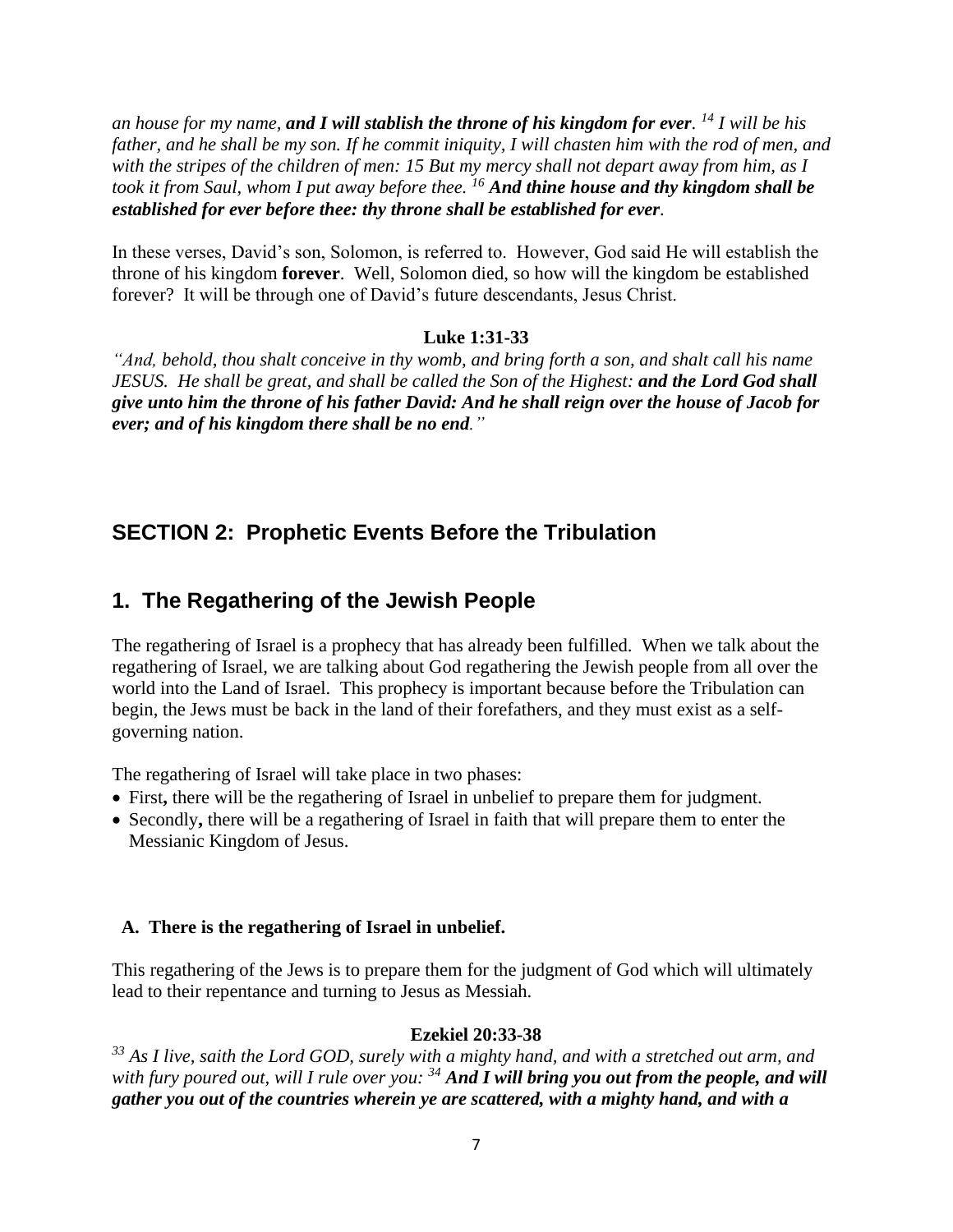*stretched out arm, and with fury poured out. <sup>35</sup> And I will bring you into the wilderness of the people, and there will I plead with you face to face. <sup>36</sup> Like as I pleaded with your fathers in the wilderness of the land of Egypt, so will I plead with you, saith the Lord GOD. <sup>37</sup> And I will cause you to pass under the rod, and I will bring you into the bond of the covenant: <sup>38</sup> And I will purge out from among you the rebels, and them that transgress against me: I will bring them forth out of the country where they sojourn, and they shall not enter into the land of Israel: and ye shall know that I am the LORD.* 

#### **Zephaniah 2:1-2**

*<sup>1</sup> Gather yourselves together, yea, gather together, O nation not desired; <sup>2</sup> Before the decree bring forth, before the day pass as the chaff, before the fierce anger of the LORD come upon you, before the day of the LORD'S anger come upon you.*

#### **B. There is the regathering of Israel in faith.**

#### **Ezekiel 26:22-28**

*<sup>22</sup> Therefore say unto the house of Israel, Thus saith the Lord GOD; I do not this for your sakes, O house of Israel, but for mine holy name's sake, which ye have profaned among the heathen, whither ye went. <sup>23</sup> And I will sanctify my great name, which was profaned among the heathen, which ye have profaned in the midst of them; and the heathen shall know that I am the LORD, saith the Lord GOD, when I shall be sanctified in you before their eyes. <sup>24</sup>For I will take you from among the heathen, and gather you out of all countries, and will bring you into your own land. <sup>25</sup> Then will I sprinkle clean water upon you, and ye shall be clean: from all your filthiness, and from all your idols, will I cleanse you. <sup>26</sup> A new heart also will I give you, and a new spirit will I put within you: and I will take away the stony heart out of your flesh, and I will give you an heart of flesh. <sup>27</sup> And I will put my spirit within you, and cause you to walk in my statutes, and ye shall keep my judgments, and do them. <sup>28</sup>And ye shall dwell in the land that I gave to your fathers; and ye shall be my people, and I will be your God.*

Think about this regathering in relation to the historical dispersion of Israel.

Consider the warning of God to the children of Israel as they were getting ready to crossover into the Promised Land.

#### **Deuteronomy 28:63-64**

*<sup>63</sup>And it shall come to pass, that as the LORD rejoiced over you to do you good, and to multiply you; so the LORD will rejoice over you to destroy you, and to bring you to nought; and ye shall be plucked from off the land whither thou goest to possess it. <sup>64</sup>And the LORD shall scatter thee among all people, from the one end of the earth even unto the other; and there thou shalt serve other gods, which neither thou nor thy fathers have known, even wood and stone.*

Yet, God promised to regather the Jewish people.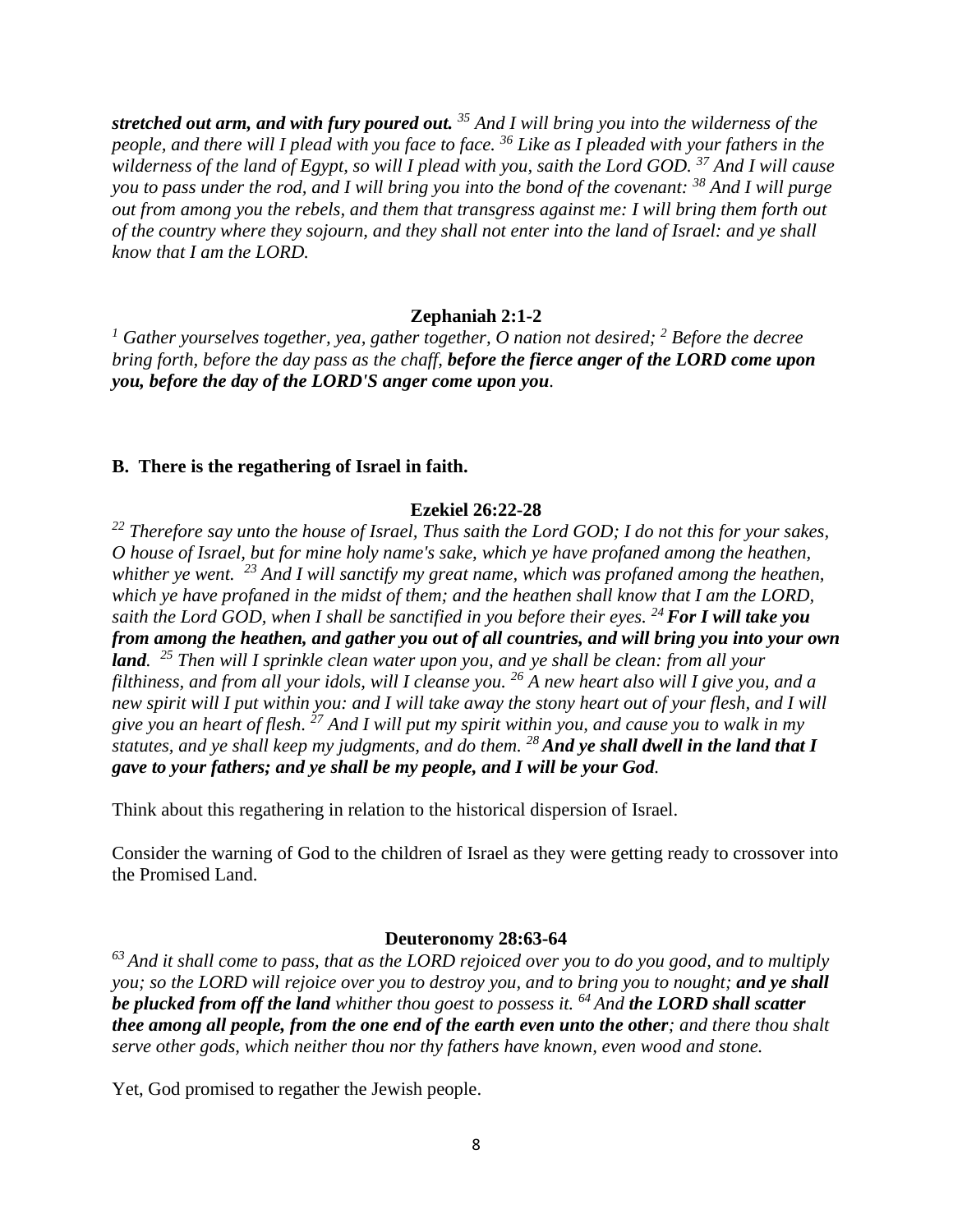#### **Jeremiah 31:10**

*"Hear the word of the LORD, O ye nations, and declare it in the isles afar off, and say, He that scattered Israel will gather him…"*

#### **Ezekiel 11:16-17**

*<sup>16</sup>Therefore say, Thus saith the Lord GOD; Although I have cast them far off among the heathen, and although I have scattered them among the countries, yet will I be to them as a little sanctuary in the countries where they shall come. <sup>17</sup>Therefore say, Thus saith the Lord GOD; I will even gather you from the people, and assemble you out of the countries where ye have been scattered, and I will give you the land of Israel.*

But the question is, "When will God regather the Jewish people from the nations of the world?" According to Bible prophecy, the Lord will regather them in The Last Days. Addressing the enemy to the north of Israel, which later in our study we will see is Russia.

#### **Ezekiel 38:8**

*"After many days thou shalt be visited: in the latter years thou shalt come into the land that is brought back from the sword, and is gathered out of many people, against the mountains of Israel, which have been always waste: but it is brought forth out of the nations, and they shall dwell safely all of them."*

The Lord says that in *the latter days*, which is a reference to The Last Days, Russia will attack a people who has been regathered from the nations. Furthermore, these people who have been gathered out of the nations are associated with the mountains of Israel. This is referring to the Jewish people. And God says this will take place *in the latter days* or The Last Days. So, when God begins to regather the Jewish people back into the Land of their Forefathers, that will be the beginning of The Last Days.

## **2. The Re-establishment of the State of Israel**

Once the Lord began to scatter the people of Israel among the nations in 135 AD, they were homeless for almost 2,000 years. Yet during that time, the Jewish people were not only **homeless** but **stateless**.

#### **Hosea 3:4-5**

*<sup>4</sup>For the children of Israel shall abide many days without a king, and without a prince, and without a sacrifice, and without an image, and without an ephod, and without teraphim: <sup>5</sup> Afterward shall the children of Israel return, and seek the LORD their God, and David their king; and shall fear the LORD and his goodness in the latter days.*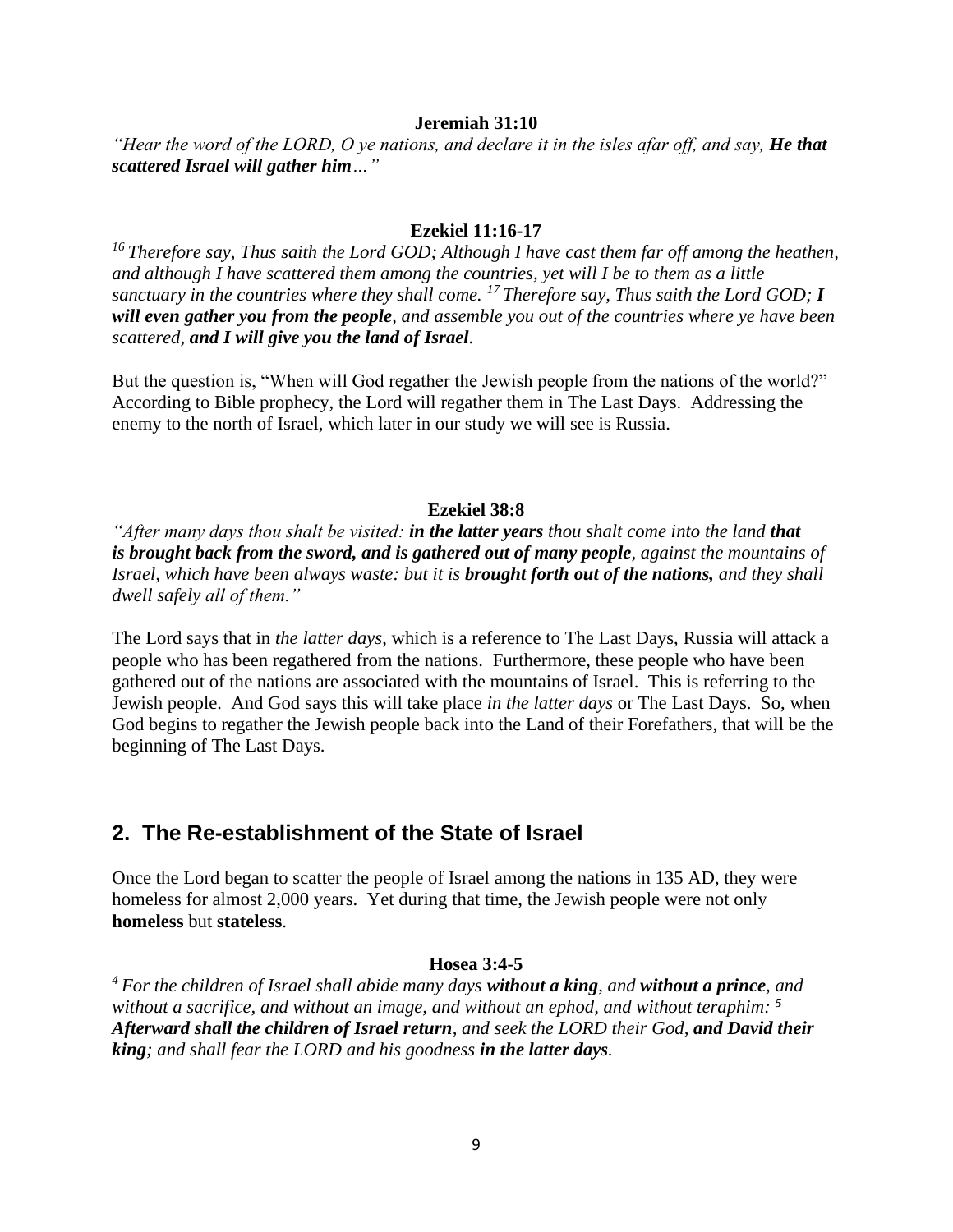During the time of the Jewish people being regathered, they will no longer be *without a king* or *without a prince*. The nation of Israel and its government will be re-established. The returning people, the Jews, will once again exist as a nation with a fully functioning government. The Jewish people began returning to their homeland in 1882, and they were re-established as a nation on May 14, 1948.

### **3. The Rapture**

The word *Rapture* is not found anywhere in the Bible. It is a theological term that Bible scholars use to describe this prophetic event. Our English word *rapture* comes from the Latin, and it means "caught up". This is spoken of in 1 Thessalonians 4:17, where it says*: "Then we which are alive and remain shall be caught up together with them in the clouds, to meet the Lord in the air…"*

#### **JOHN 14:1-3**

*<sup>1</sup> Let not your heart be troubled: ye believe in God, believe also in me. <sup>2</sup> In my Father's house are many mansions: if it were not so, I would have told you. I go to prepare a place for you.* <sup>3</sup> And if *I go and prepare a place for you, I will come again, and receive you unto myself; that where I am, there ye may be also.* 

#### **1 CORINTHIANS 15:50-58**

*<sup>50</sup> Now this I say, brethren, that flesh and blood cannot inherit the kingdom of God; neither doth corruption inherit incorruption. <sup>51</sup> Behold, I shew you a mystery; We shall not all sleep, but we shall all be changed, <sup>52</sup> In a moment, in the twinkling of an eye, at the last trump: for the trumpet shall sound, and the dead shall be raised incorruptible, and we shall be changed. <sup>53</sup> For this corruptible must put on incorruption, and this mortal must put on immortality. <sup>54</sup> So when this corruptible shall have put on incorruption, and this mortal shall have put on immortality, then shall be brought to pass the saying that is written, Death is swallowed up in victory. <sup>55</sup> O death, where is thy sting? O grave, where is thy victory? <sup>56</sup> The sting of death is sin; and the strength of sin is the law. <sup>57</sup> But thanks be to God, which giveth us the victory through our Lord Jesus Christ. <sup>58</sup> Therefore, my beloved brethren, be ye stedfast, unmoveable, always abounding in the work of the Lord, forasmuch as ye know that your labour is not in vain in the Lord.* 

#### *1 THESSALONIANS 4:13-18*

*<sup>13</sup> But I would not have you to be ignorant, brethren, concerning them which are asleep, that ye sorrow not, even as others which have no hope. <sup>14</sup> For if we believe that Jesus died and rose again, even so them also which sleep in Jesus will God bring with him. <sup>15</sup> For this we say unto you by the word of the Lord, that we which are alive and remain unto the coming of the Lord shall not prevent them which are asleep. <sup>16</sup> For the Lord himself shall descend from heaven with a shout, with the voice of the archangel, and with the trump of God: and the dead in Christ shall rise first: <sup>17</sup> Then we which are alive and remain shall be caught up together with them in the*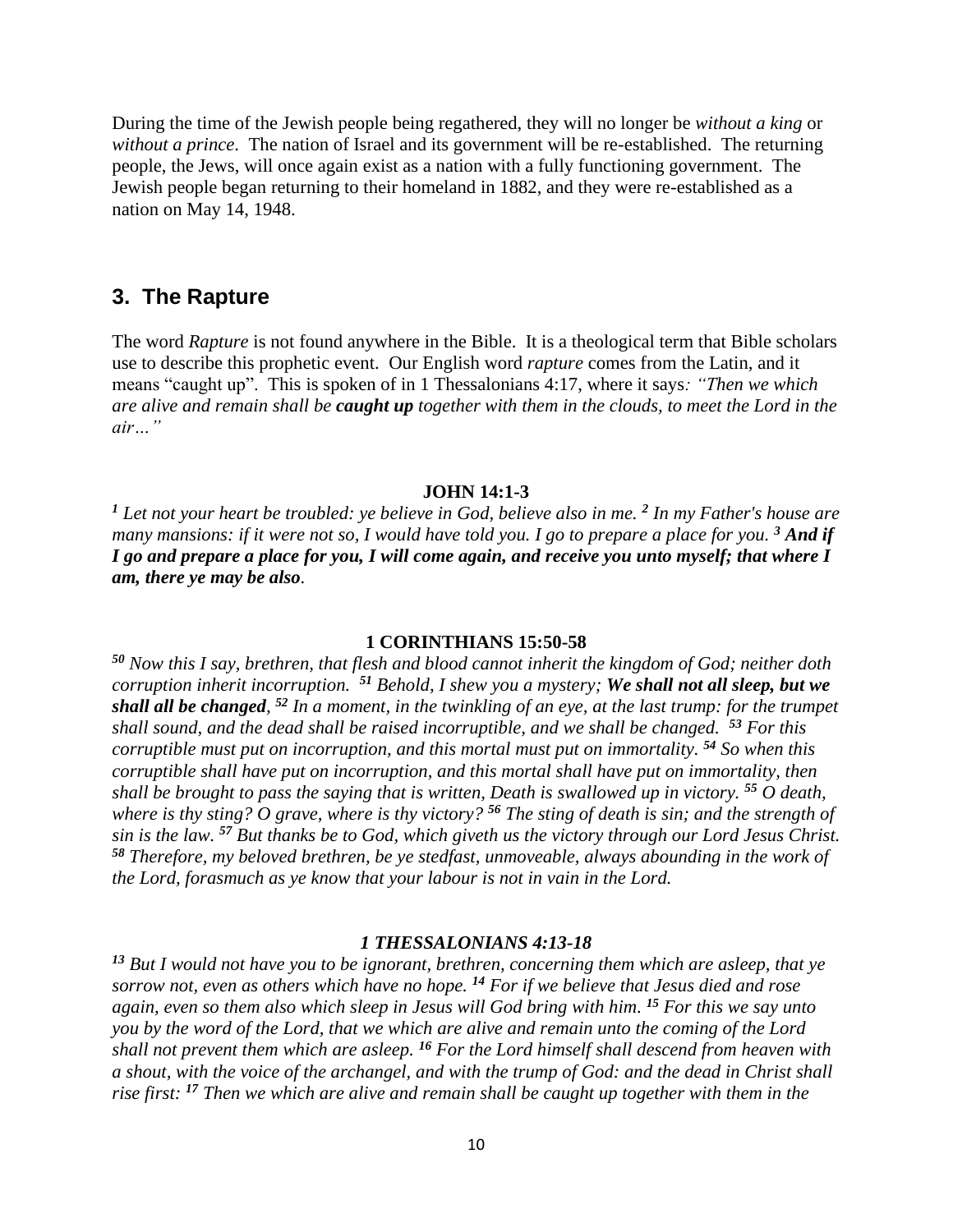*clouds, to meet the Lord in the air: and so shall we ever be with the Lord. <sup>18</sup> Wherefore comfort one another with these words.*

The only people who will be resurrected and caught up from this earth to go to Heaven are those who are **in Christ**. In the last part of verse 16, we are told: "and the dead **in Christ** shall rise first." When Jesus comes in the Rapture, He is coming only for those who have received Him as Savior.

## **What is the timing of the Rapture? When will it take place?**

1. Luke 21:34-36 speaks of the Rapture taking place before the Tribulation begins.

*<sup>34</sup> And take heed to yourselves, lest at any time your hearts be overcharged with surfeiting, and drunkenness, and cares of this life, and so that day come upon you unawares. <sup>35</sup> For as a snare shall it come on all them that dwell on the face of the whole earth. <sup>36</sup> Watch ye therefore, and pray always, that ye may be accounted worthy to escape all these things that shall come to pass, and to stand before the Son of man.*

2. First Thessalonians 5:1-10 indicates that God has not appointed believers to *wrath*, which refers to the terrible events of the Tribulation.

*<sup>9</sup> For God hath not appointed us to wrath, but to obtain salvation by our Lord Jesus Christ, <sup>10</sup> Who died for us, that, whether we wake or sleep, we should live together with him.*

- 3. As we continue to think about the timing of the Rapture, we need to bear in mind that it is imminent.
	- Philippians 4:5 "Let your moderation be known unto all men. **The Lord is at hand**."
	- Titus 2:13 *"Looking for that blessed hope, and the glorious appearing of the great God and our Saviour Jesus Christ"*
	- James 5:7-8 <sup>7</sup> *Be patient therefore, brethren, unto the coming of the Lord. Behold, the husbandman waiteth for the precious fruit of the earth, and hath long patience for it, until he receive the early and latter rain. <sup>8</sup> Be ye also patient; stablish your hearts: for the coming of the Lord draweth nigh.*

## **4. The Judgment Seat of Christ**

In Luke 21:34-36 Jesus taught that believers will escape the horrible events of the Tribulation and *"stand before the Son of man."*

When you compare this with other Scripture, it appears that once Christians have been raptured, we will go to Heaven and stand before Jesus at what is called the Judgment Seat of Christ.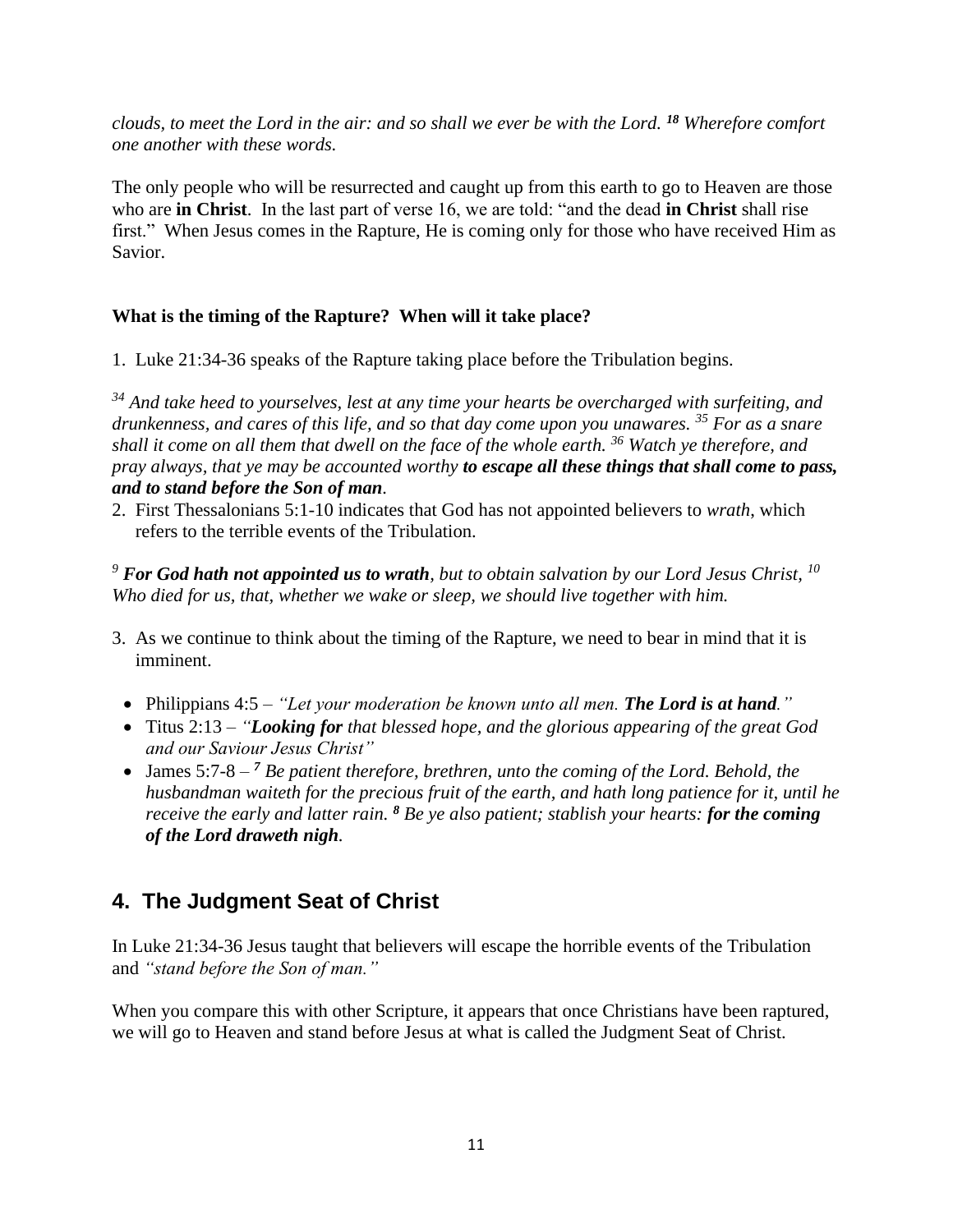#### **A. The Judgment**

#### **ROMANS 14:10-12**

*<sup>10</sup> But why dost thou judge thy brother? or why dost thou set at nought thy brother? for we shall all stand before the judgment seat of Christ. <sup>11</sup> For it is written, As I live, saith the Lord, every knee shall bow to me, and every tongue shall confess to God. <sup>12</sup> So then every one of us shall give account of himself to God.*

#### **2 CORINTHIANS 5:10**

*"For we must all appear before the judgment seat of Christ; that every one may receive the things done in his body, according to that he hath done, whether it be good or bad."*

#### **1 CORINTHIANS 3:10-15**

*<sup>10</sup> According to the grace of God which is given unto me, as a wise masterbuilder, I have laid the foundation, and another buildeth thereon. But let every man take heed how he buildeth thereupon. <sup>11</sup> For other foundation can no man lay than that is laid, which is Jesus Christ. <sup>12</sup> Now if any man build upon this foundation gold, silver, precious stones, wood, hay, stubble; <sup>13</sup> Every man's work shall be made manifest: for the day shall declare it, because it shall be revealed by fire; and the fire shall try every man's work of what sort it is. <sup>14</sup> If any man's work abide which he hath built thereupon, he shall receive a reward. <sup>15</sup> If any man's work shall be burned, he shall suffer loss: but he himself shall be saved; yet so as by fire.*

#### **B. The Rewards**

- 1. There is the incorruptible crown (1 Corinthians 9:24-25).
- 2. There is the crown of rejoicing (1 Thessalonians 2:19).
- 3. There is the crown of righteousness (2 Timothy 4:7-8).
- 4. There is the crown of life (James 1:12; Revelation 2:10).
- 5. There is the crown of glory (1 Peter 5:2-4).

## **5. America's Decline from Being the World's Superpower**

#### **Revelation 16:12-16**

*<sup>12</sup> And the sixth angel poured out his vial upon the great river Euphrates; and the water thereof was dried up, that the way of the kings of the east might be prepared. <sup>13</sup> And I saw three unclean spirits like frogs come out of the mouth of the dragon, and out of the mouth of the beast, and out of the mouth of the false prophet. <sup>14</sup> For they are the spirits of devils, working miracles, which go forth unto the kings of the earth and of the whole world, to gather them to the battle of that*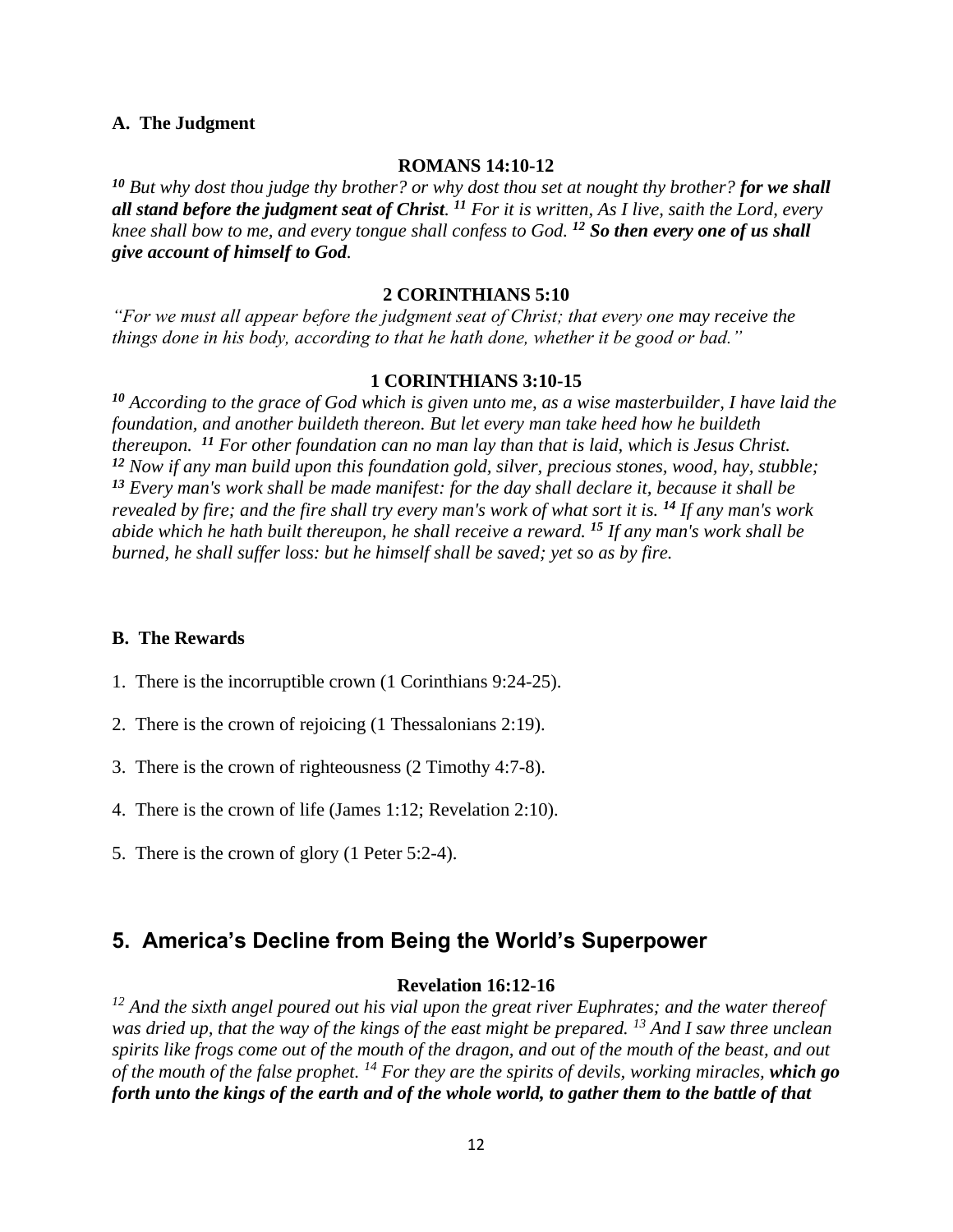*great day of God Almighty. <sup>15</sup> Behold, I come as a thief. Blessed is he that watcheth, and keepeth his garments, lest he walk naked, and they see his shame. <sup>16</sup> And he gathered them together into a place called in the Hebrew tongue Armageddon.*

These verses speak of how the armies of the world will be gathered to the Battle of Armageddon. The phrases *kings of the earth* and *the whole world* refers to every nation, which would include America. This would indicate that America does not have a significant role in Bible prophecy. It further indicates that America will no longer be a powerful leader in the world in the end-time.

## **6. The Northern Alliance Invasion of Israel**

Ezekiel 38:1-39:16 describes the northern alliance of nations invading Israel.

#### **Ezekiel 38:15-16**

*<sup>14</sup> Therefore, son of man, prophesy and say unto Gog, Thus saith the Lord GOD; In that day when my people of Israel dwelleth safely, shalt thou not know it? <sup>15</sup> And thou shalt come from thy place out of the north parts, thou, and many people with thee, all of them riding upon horses, a great company, and a mighty army: <sup>16</sup> And thou shalt come up against my people of Israel, as a cloud to cover the land; it shall be in the latter days, and I will bring thee against my land, that the heathen may know me, when I shall be sanctified in thee, O Gog, before their eyes.* 

## **I. THE NATIONS DEFINED 38:1-7**

The nations listed in these verses were common in ancient times, yet these names are no longer in use today. However, through historical and geographical studies, we can identify their modern counterparts.

#### **A. The national leader in this alliance (vs. 1-3).**

The leader of this alliance is *Gog*. The term Gog is not a proper name but a title for the ruler of Magog. It would be the same as saying Pharaoh, Caesar, King, Czar, or President.

#### **B. The nations led in this alliance (vs. 4-7).**

Gog, the Russian leader, will lead an alliance of nations against Israel.

## **II. THE NATIONS DEPLOYED 38:8-16**

Why do these nations deploy; what brings them together to invade Israel?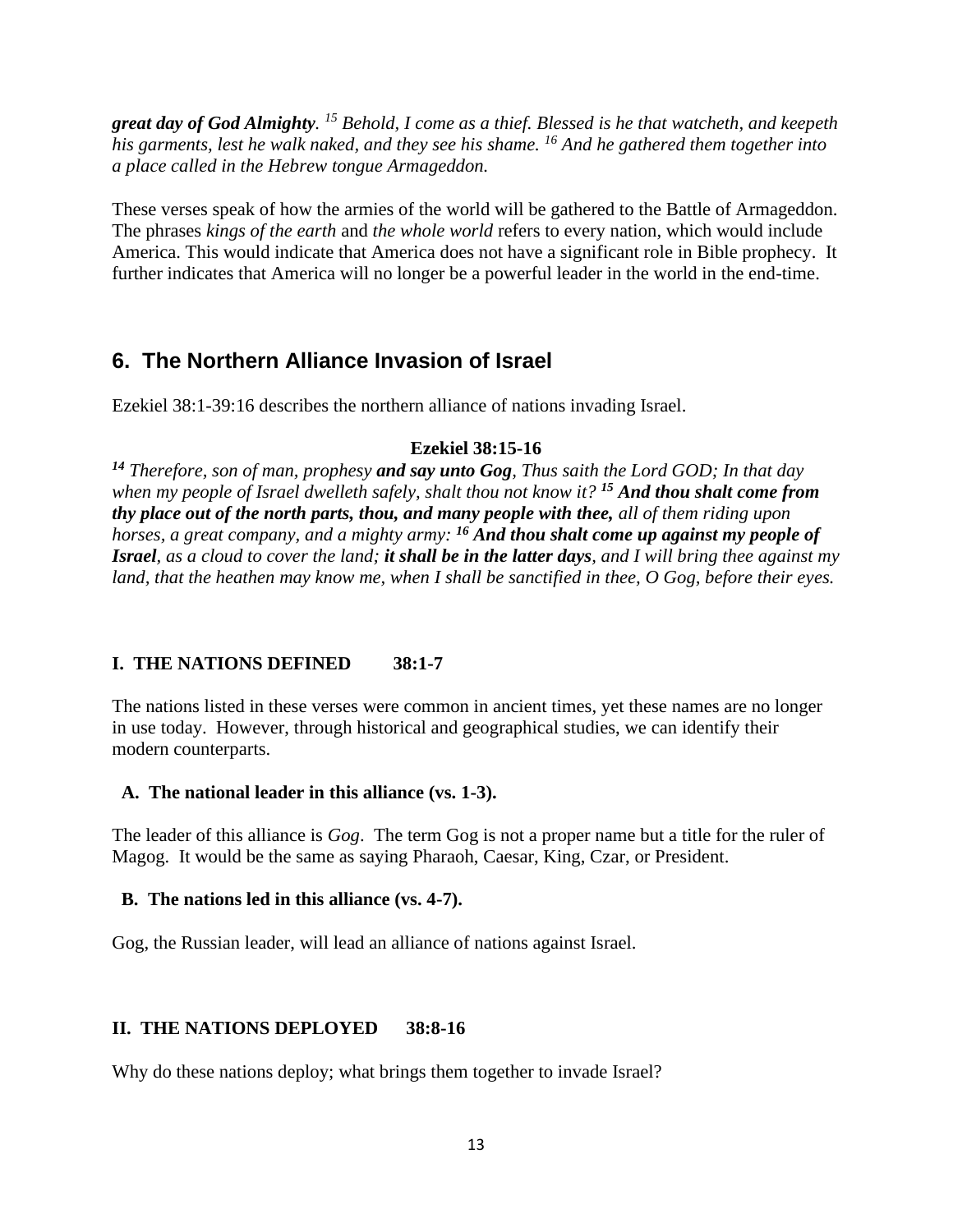#### **A. These nations invade Israel according to man's selfish will (vs. 8-13).**

The selfish will of man is spoken of in verse 10: "*Thus saith the Lord GOD; It shall also come to pass, that at the same time shall things come into thy mind, and thou shalt think an evil thought"*

- **1. The selfishness of the Russian nation may be more related to the spoiling of Israel** *–* *"To take a spoil, and to take a prey; to turn thine hand upon the desolate places that are now inhabited…" (v. 12a)*
- **2. The selfishness of the Islamic nations may be more related to the sovereignty of Israel** – *"…and upon the people that are gathered out of the nations, which have gotten cattle and goods, that dwell in the midst of the land" (v. 12b).*

## **B. These nations invade Israel according to God's sovereign will (v. 14-16).**

## **III. THE NATIONS DEFEATED 38:17-39:5**

Verses 18-19 use some very expressive words to describe God's attack upon these nations: *fury, jealousy, fire, and wrath.* These words express the unrestrained intensity God will use in defending Israel. It's as if He explodes upon the invaders.

As these invaders charge across the mountains of Israel, they come face-to-face with the blazing wrath of God Almighty.

- They will face a barrage of hailstones, fire and brimstone (38:22).
- He will smite them so powerfully that weapons will drop from their hands (39:3).
- They will fall upon the mountains and open fields (39:4-5).
- Birds and animals will gather to feast upon their dead bodies (39:4).

It will be a miraculous victory on behalf of Israel so much so, that God will be known throughout the world!

What is the timing of this invasion?

- 1. This war will take place "in the latter years" (38:8).
- 2. This war will take place when Israel is dwelling safely in the land (v. 8, 11, 14).
- 3. This war must take place at a time that will give Israel seven years to burn the enemies left-over weapons (39:9).

This is a problem if you put the invasion at sometime during the Tribulation Period. The Tribulation will be a seven-year period, and it will take seven years for Israel to burn the enemy's weapons.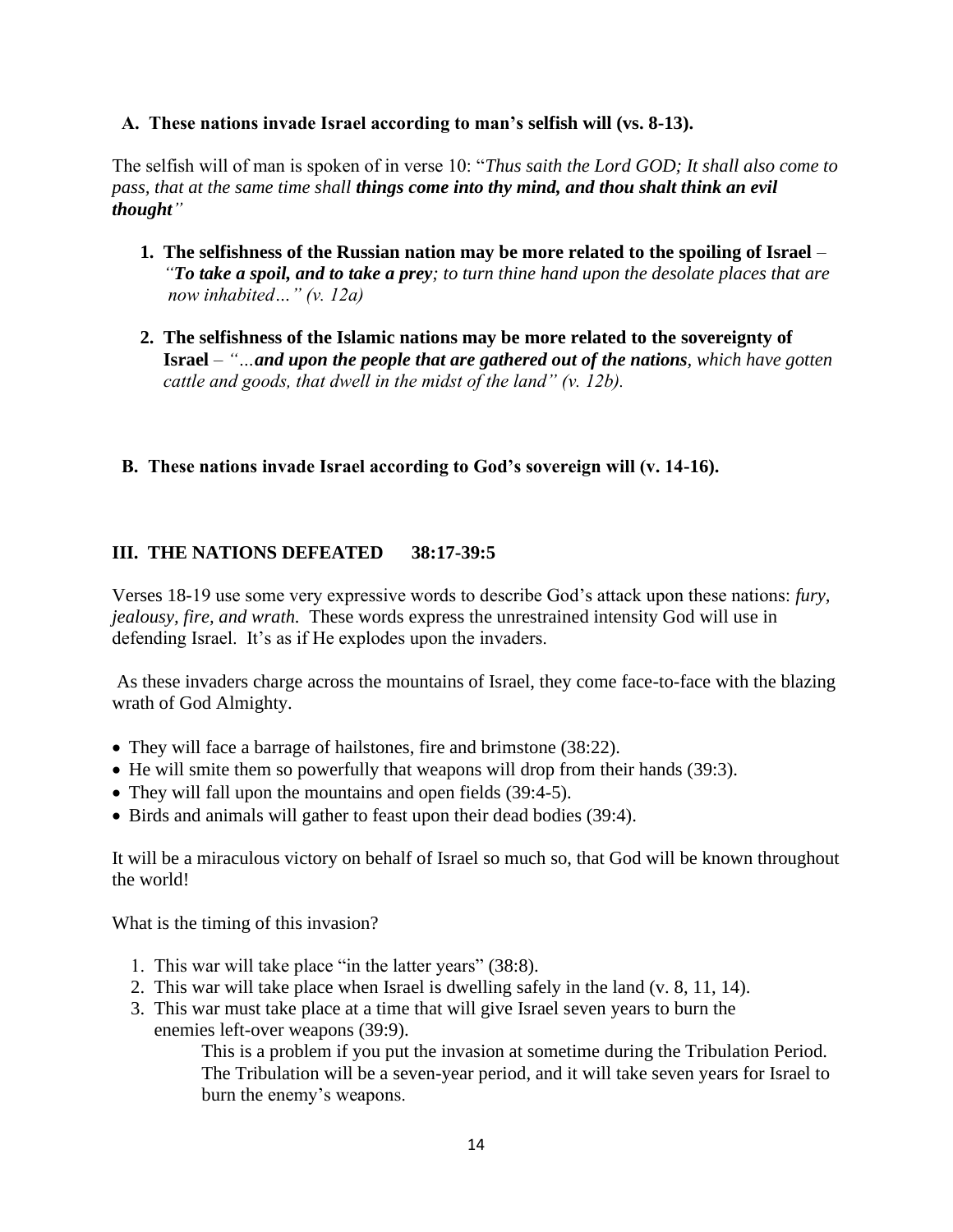As long as this war takes place at least 3 ½ years before the Tribulation, there will not be any problem of burning the weapons for seven years. Israel could burn the weapons right up the middle of the Tribulation because they will not be in flight fleeing from the Antichrist till the middle of the Tribulation.

## **7. The One World Government**

Daniel 7:23-24 describe three events leading up to the Tribulation.

#### **Daniel 7:23-24**

*<sup>23</sup> Thus he said, The fourth beast shall be the fourth kingdom upon earth, which shall be diverse from all kingdoms, and shall devour the whole earth, and shall tread it down, and break it in pieces. <sup>24</sup> And the ten horns out of this kingdom are ten kings that shall arise: and another shall rise after them; and he shall be diverse from the first, and he shall subdue three kings.*

## **8. The Ten Kingdoms**

The ten kingdoms are spoken of in the first part of Daniel 7:24 – *"And the ten horns out of this kingdom are ten kings that shall arise…"*

*"This kingdom"* is referring to the one world government of verse 23. And we are told this global government will function through ten kings or kingdoms or regions that will arise. Once the world falls under global governance, the one world government will split or divide into ten kingdoms. Ten kings will rule the world.

## **9. The Rise of Antichrist**

The rise of the Antichrist is spoken of in the last part of Daniel 7:24 – *"And the ten horns out of this kingdom are ten kings that shall arise: and another shall rise after them; and he shall be diverse from the first, and he shall subdue three kings."*

The Antichrist will rise to power through the one-world government. Sometime after the world is divided into ten kingdoms, ruled by ten kings, verse 24 says, "*Another shall rise after them.*"

This king will rise against three of the ten kings and subdue them or overthrow them. This *one king* is the Antichrist and verse 24 is a description of how he rises to power.

In time, the seven remaining kings will give their power and authority to the Antichrist so he can become the supreme leader or ruler of the world.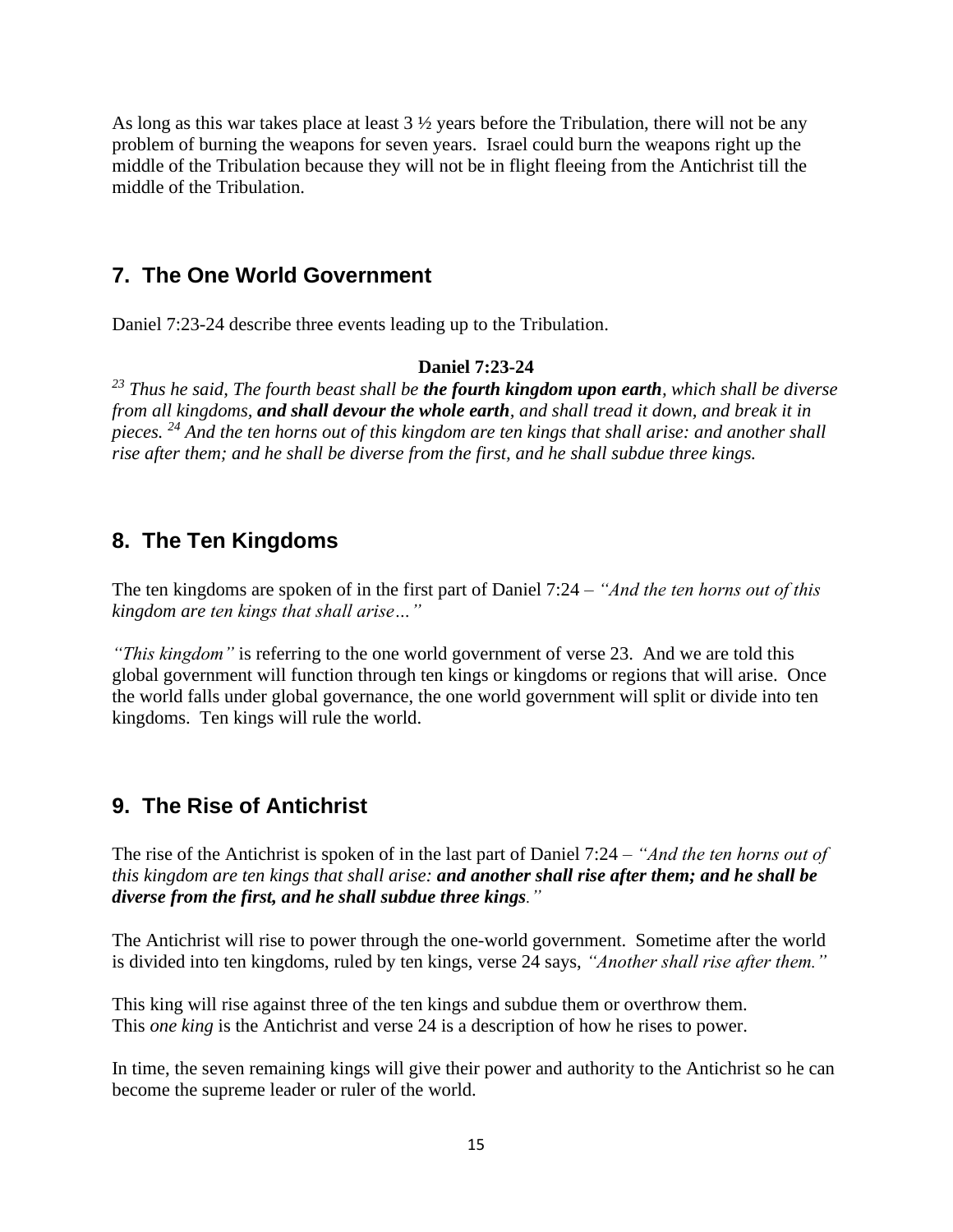#### **Revelation 17:12-13, 17**

*<sup>12</sup> And the ten horns which thou sawest are ten kings, which have received no kingdom as yet; but receive power as kings one hour with the beast. <sup>13</sup> These have one mind, and shall give their power and strength unto the beast. <sup>17</sup> For God hath put in their hearts to fulfil his will, and to agree, and give their kingdom unto the beast, until the words of God shall be fulfilled.*

## **Section Three: Live Today with Tomorrow in Mind**

## **Live Today with Tomorrow in Mind**

How can we live faithfully today while we wait for our glorious tomorrow?

#### **1. Do Business Until Christ comes**

### **Luke 19:12-13**

*<sup>12</sup> He said therefore, A certain nobleman went into a far country to receive for himself a kingdom, and to return. <sup>13</sup> And he called his ten servants, and delivered them ten pounds, and said unto them, Occupy till I come.*

In verse 13, Jesus exhorts His servants, you and I, "Occupy till I come." When you look at this statement within its context, you will find that Jesus was saying, "Do business till I come." While we are waiting and watching for our Lord to return, we are to be working.

- We are to be busy equipping believers.
- We are to be busy evangelizing the lost.
- We are to be busy encouraging the church.

#### **2. Evangelize Until Christ Returns**

#### **Acts 1:6-8**

*<sup>6</sup> When they therefore were come together, they asked of him, saying, Lord, wilt thou at this time restore again the kingdom to Israel? <sup>7</sup> And he said unto them, It is not for you to know the times or the seasons, which the Father hath put in his own power. <sup>8</sup> But ye shall receive power, after that the Holy Ghost is come upon you: and ye shall be witnesses unto me both in Jerusalem, and in all Judaea, and in Samaria, and unto the uttermost part of the earth.*

Jesus warned that we should not get so caught up in the study of Bible prophecy that we neglect our duty to evangelize the lost.

#### **3. Edify One Another Until Christ Returns**